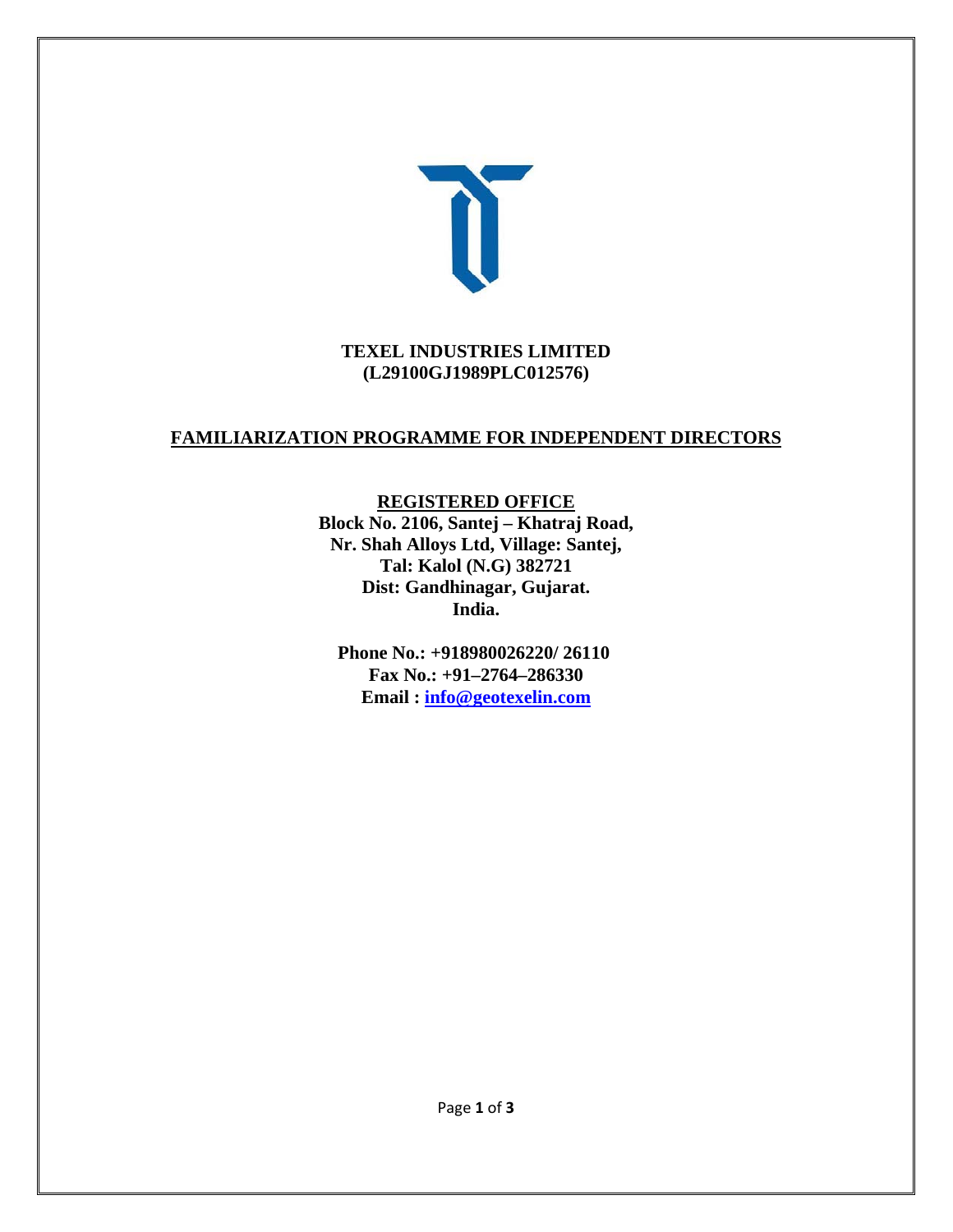### **Familiarization Programme for Independent Directors**

### **PREAMBLE:**

In terms of Reg. 25(7) of the Securities and Exchange Board of India (Listing Obligations and Disclosure Requirements) Regulations, 2015, the Company has put in place a system of Familiarization Programme for Independent Directors about their roles, rights, responsibilities in the company, nature of the industry in which the company operates, business model of the company, etc., through various initiatives.

A few initiatives undertaken by the company under the familiarization programme are elaborated below:

# **A. INDUCTION ON JOINING THE BOARD OF DIRECTORS OF THE COMPANY;**

The new Director is welcomed to the Board of Directors of the Company by sharing the following documents of the Company for his / her references:

- Memorandum of Association and Articles of Association of the Company.
- Code of Conduct for Directors and Senior Managerial Personnel.
- Note on Directors roles and responsibilities.
- Policy Handbook of the Company comprising of policies on various business aspects and practices.
- Organizational Chart of the Company and the profile of all the Directors and the Senior Managerial Personnel of the Company.
- List of Contact details of the Directors, Senior Managerial Personnel and their personal / executive assistants.
- Publicity material of the Company that explains the range of products, services and solutions offered by the Company to its clients.
- Note on key clients of the Company and their geographical distribution in terms of the work across and the revenue.
- Note on the budget of the Company for the particular Financial Year.

# **B. OVERVIEW OF FAMILIARIZATION PROGRAMMES :**

The following is an overview of the familiarization programme adopted by the Company:

 To facilitate independent directors in the performance of their duties and responsibilities, new directors are provided with a personal orientation by senior leaders and managers regarding the Company's business and operations, governing documents, information on key personnel, and financial information are made available to them.